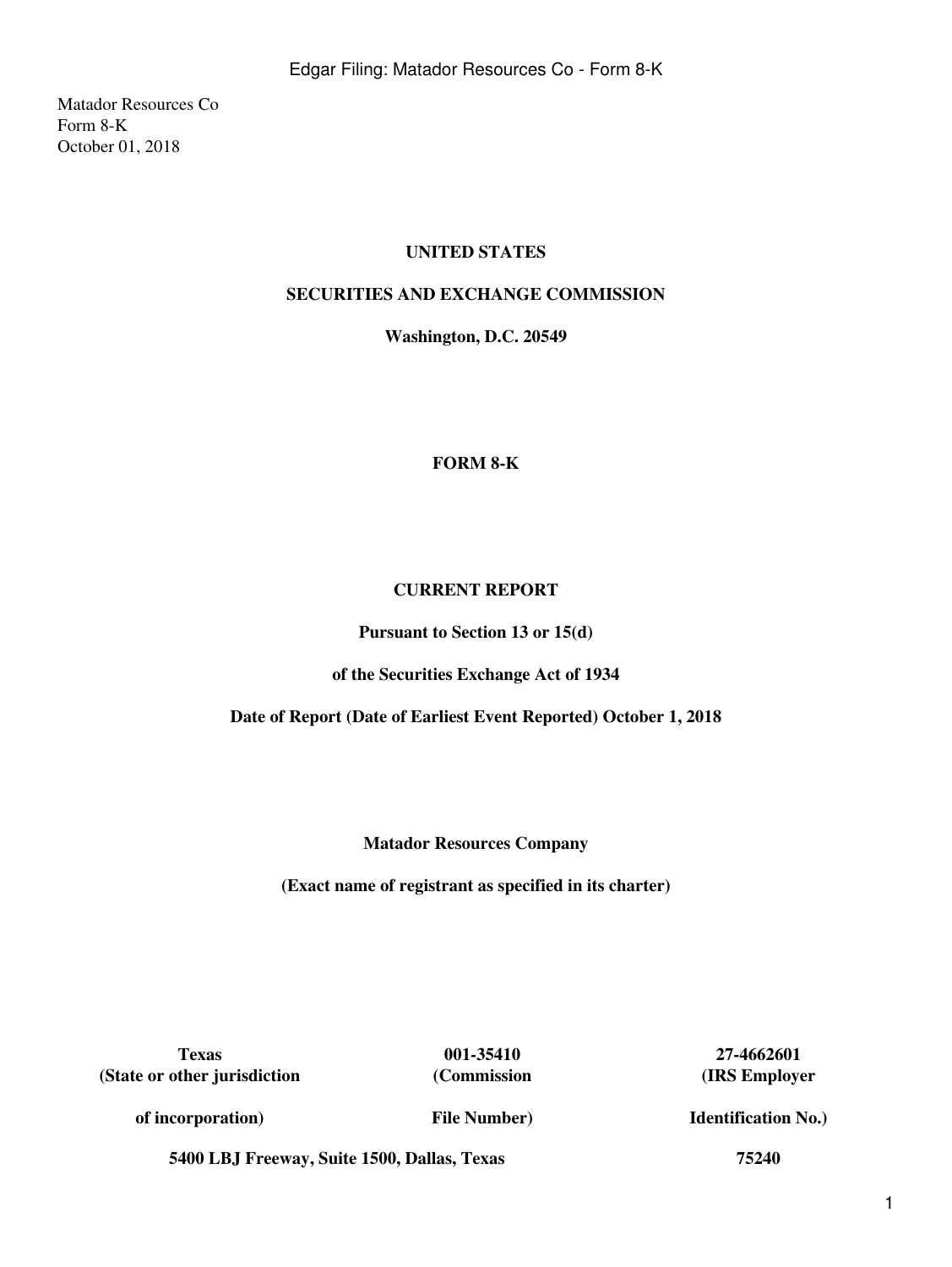#### Edgar Filing: Matador Resources Co - Form 8-K

**(Address of principal executive offices) (Zip Code) Registrant** s telephone number, including area code: (972) 371-5200

#### **Not Applicable**

#### **(Former name or former address, if changed since last report)**

Check the appropriate box below if the Form 8-K filing is intended to simultaneously satisfy the filing obligation of the registrant under any of the following provisions:

Written communications pursuant to Rule 425 under the Securities Act (17 CFR 230.425)

Soliciting material pursuant to Rule 14a-12 under the Exchange Act (17 CFR 240.14a-12)

Pre-commencement communications pursuant to Rule 14d-2(b) under the Exchange Act (17 CFR 240.14d-2(b))

Pre-commencement communications pursuant to Rule 13e-4(c) under the Exchange Act (17 CFR 240.13e-4(c)) Indicate by check mark whether the registrant is an emerging growth company as defined in Rule 405 of the Securities Act of 1933 (§230.405 of this chapter) or Rule 12b-2 of the Securities Exchange Act of 1934 (§240.12b-2 of this chapter).

Emerging growth company

If an emerging growth company, indicate by check mark if the registrant has elected not to use the extended transition period for complying with any new or revised financial accounting standards provided pursuant to Section 13(a) of the Exchange Act.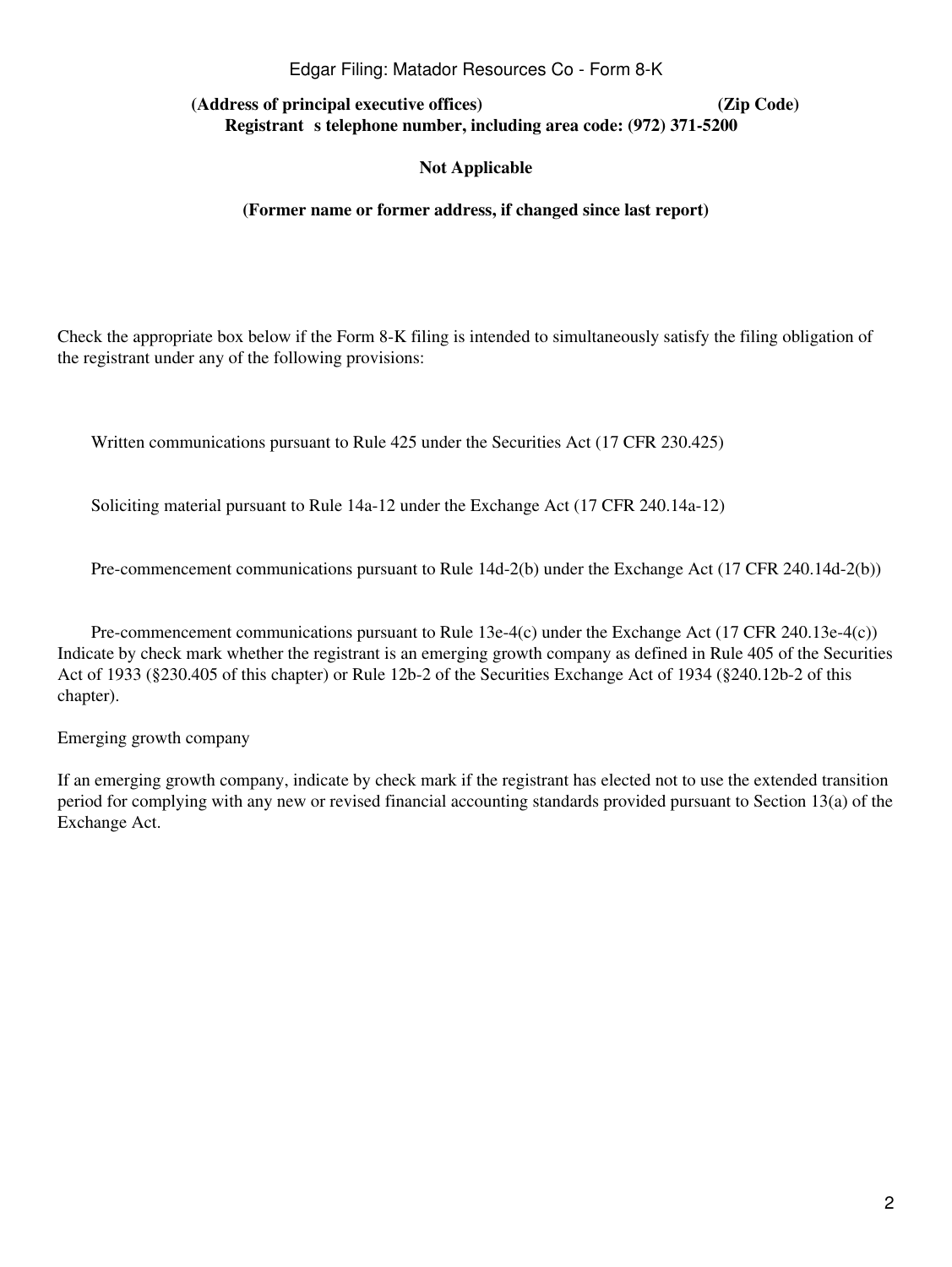## **Item 7.01 Regulation FD Disclosure.**

On October 1, 2018, Matador Resources Company (the Company) issued a press release (the Notes Offering Press Release) announcing that, subject to market and other conditions, the Company intends to commence a private offering of \$250 million in aggregate principal amount of senior notes due 2026 (the Additional Notes). The Additional Notes are being offered as additional notes to the Company s existing \$750 million aggregate principal amount of 5.875% Senior Notes due 2026 that the Company issued in a private placement on August 21, 2018. A copy of the Notes Offering Press Release is attached hereto as Exhibit 99.1 and incorporated into this Item 7.01 by reference.

The information furnished pursuant to this Item 7.01, including Exhibit 99.1, shall not be deemed to be filed for purposes of Section 18 of the Securities Act of 1934, as amended, and will not be incorporated by reference into any filing under the Securities Act of 1933, as amended, unless specifically identified therein as being incorporated therein by reference.

## **Item 8.01 Other Events.**

The Company is focused primarily on the exploration, delineation and development of its Delaware Basin acreage position in Loving County, Texas and Lea and Eddy Counties, New Mexico. The Company began 2018 operating six drilling rigs in the Delaware Basin and continued to do so through September 30, 2018. The Company expects to operate those six rigs in the Delaware Basin through the remainder of 2018, including three rigs in the Rustler Breaks asset area, one rig in the Wolf/Jackson Trust asset areas, one rig in the Ranger/Arrowhead and Twin Lakes asset areas and one rig in the Antelope Ridge asset area. The Company has continued to build significant optionality into its drilling program. Three of its rigs operate on longer-term contracts with remaining average terms between 12 and 15 months. The other three rigs are on short-term contracts with remaining obligations of six months or less. This affords the Company the ability to modify its drilling program as management may determine necessary based on changing commodity prices and other factors.

Effective October 1, 2018, the Company added a seventh operated drilling rig to its drilling program on a short-term contract. This seventh drilling rig will be deployed initially in South Texas to drill up to ten wells, primarily in the Eagle Ford shale. This rig is expected to operate in South Texas throughout the fourth quarter of 2018 and into early 2019. At that time, subject to commodity prices and other economic circumstances, the Company anticipates moving this rig to the Delaware Basin, most likely to either the Arrowhead or Antelope Ridge asset areas. The Company then expects to operate this seventh rig in the Delaware Basin throughout the remainder of 2019.

By initially deploying this seventh rig in South Texas over the next several months, the Company will be able to add to its oil production in South Texas during a time when its realized oil price in the Gulf Coast region is expected to be significantly higher than its realized oil price in the Delaware Basin. Further, given the results of the five-well Eagle Ford program the Company drilled in 2017, the Company anticipates strong economic returns from this drilling program. In addition, drilling these wells in South Texas provides the Company with the opportunity to test and establish the prospectivity of new formations, such as the Austin Chalk, which the Company has not previously tested on its South Texas leasehold. Finally, this short drilling program should enable the Company to satisfy several near-term lease expiration obligations. Upon completion of this program, the Companys South Texas leasehold should be approximately 94% held by production, with no additional lease expirations before mid-2020.

The first few wells in this South Texas drilling program are expected to be completed and placed on production in late November and early December 2018. As a result, the Company expects the initial production from these wells will have a limited impact on its fourth quarter and full-year 2018 production estimates, but the Company expects these wells will add to its oil and natural gas production, reserves and cash flow in 2019 and beyond. The Company anticipates an increase of approximately 4%, or \$25.0 to \$30.0 million, to its drilling and completions capital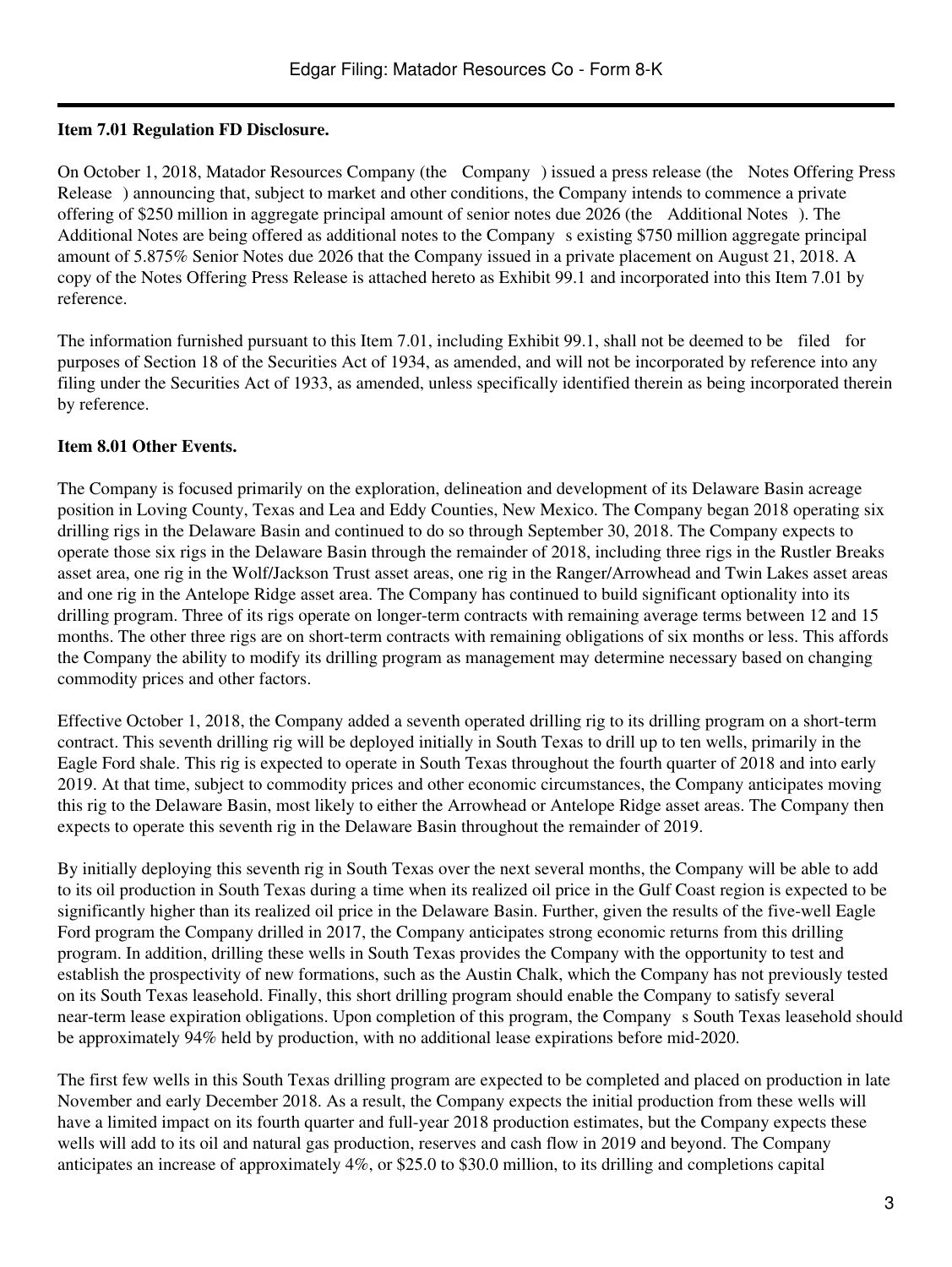# Edgar Filing: Matador Resources Co - Form 8-K

expenditures for full-year 2018 as a result of adding this seventh drilling rig during the fourth quarter.

# **Item 9.01 Financial Statements and Exhibits.**

**(d) Exhibits**

**Exhibit No. Description of Exhibit** 99.1 Notes Offering Press Release, dated October 1, 2018.